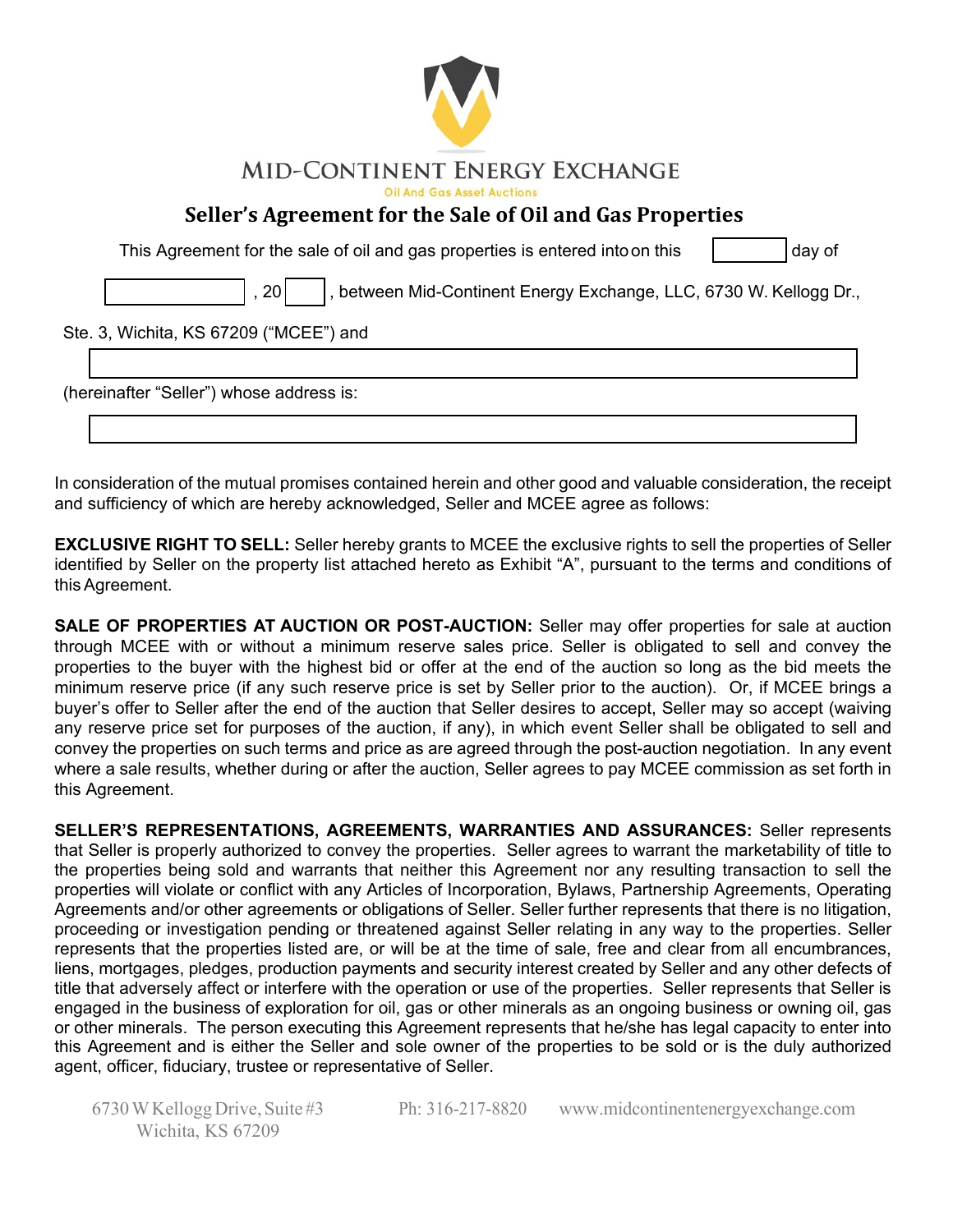**DISCLOSURE OF INFORMATION:** Seller agrees to disclose all relevant information regarding the properties to be sold to MCEE for disclosure to any potential buyer(s). To the extent that any mortgages, liens, encumbrances or obligations of any nature burden or affect the properties in any way, Seller shall disclose to MCEE all such mortgages, liens, encumbrances and obligations for review by potential buyers prior to the auction. Seller agrees that any liens or encumbrances may be subject to satisfaction at closing prior to receiving funds from the sale of the properties. Seller agrees to provide all well data regarding the properties to MCEE and potential buyers within 20 working days prior to any auction or sale.

Unless otherwise specified by Seller, MCEE will advertise the properties as being sold by Seller "as is, where is" without warranty as to the physical condition of the properties or future value of the anticipated income, cost or profit, if any, to be derived from the properties.

Seller shall delete and redact any personal information, including social security numbers, driver's license numbers, credit card numbers and information related to assets or financial accounts that Seller desires to have protected from disclosure to third parties, including potential buyers, and Seller acknowledges that MCEE will disclose all information provided to MCEE to potential buyers and the public at large in anticipation of an auction and the sale of the properties. Seller agrees to hold harmless, defend and indemnify MCEE from, for and against any damages, claims, costs or liability related to MCEE's publication or disclosure of information provided by Seller to MCEE, including any information provided regarding the properties being sold by Seller and all representations made by Seller regarding the properties.

Seller shall ensure good and marketable title is passed to any buyer purchasing Seller's properties. Seller shall provide to MCEE all instruments of title to the subject properties prior to any sale for review by potential buyers. While it is the duty of a buyer to satisfy itself as to whether the title is marketable and acceptable to buyer, Seller agrees to cooperate as reasonably necessary to provide documentation in Seller's possession to permit a buyer to examine the marketability of title.

Seller shall hold harmless, defend and indemnify MCEE from any damages, claims, costs or liability related to any alleged or actual breach of Seller's promises or obligations under this Agreement, any alleged or actual breach of Seller's promises or obligations under Seller's agreement with any buyer, any alleged or actual misrepresentation (whether intentional or negligent) regarding the condition or status of the properties, or Seller's alleged or actual failure to provide clear title regarding Seller's properties.

**RELEASE FROM BUYER'S NON-PERFORMANCE:** Seller agrees that MCEE is not liable to Seller for any breach resulting from a buyer's failure to close the sale of any property or any breach of duty owed to the Seller by the buyer. Seller's sole remedy for a buyer's non-performance is against the buyer. Seller hereby indemnifies and agrees to hold MCEE harmless from and against any damages, claims, costs or liabilities related to a breach or alleged breach by a buyer of any agreement to purchase the properties from Seller.

**INDEMNIFICATIONS**: Seller's indemnifications of MCEE as set forth in this Agreement include MCEE and its officers, directors, employees, shareholders, agents, representatives, contractors, attorneys, successors and assigns (collectively "the Indemnitees"). The term "costs" as set forth in the indemnification provisions of this Agreement shall include reasonable attorney fees incurred by the Indemnitees. The indemnifications of MCEE found in this Agreement shall survive closing of any transaction to sell the properties of Seller.

**COMMISSION AND FEE AGREEMENT:** Seller hereby agrees to pay MCEE the fees and or commissions set out in the fee agreement set forth below. The fee owed to MCEE shall be based on the gross sales price for each property or lot of properties sold. MCEE's commission is earned and payable by Seller when a buyer either has delivered or is ready, willing and able to deliver good funds to close the agreed transaction, and no failure to close by reason of Seller's non-performance shall excuse Seller's obligation to pay MCEE's commission.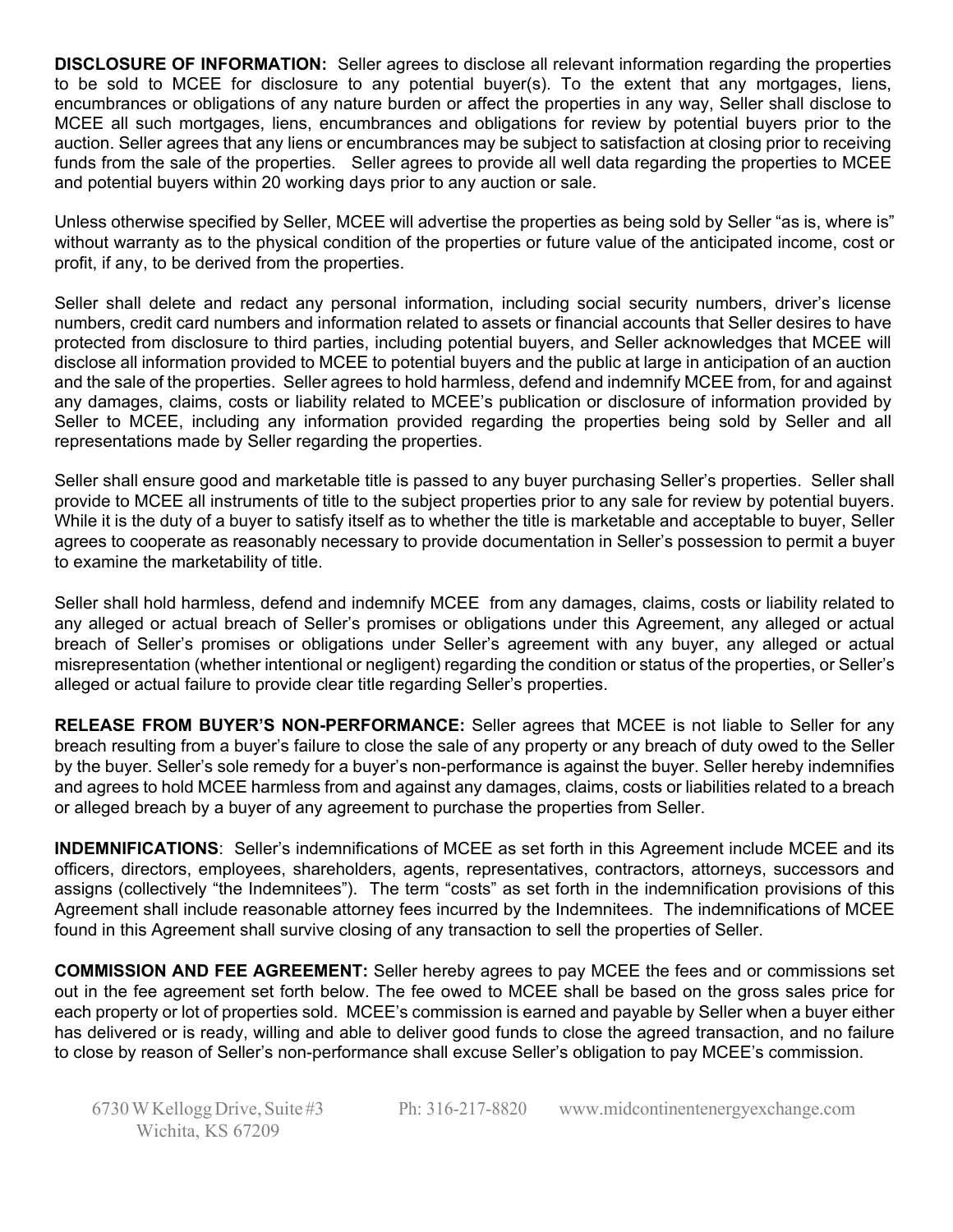**SALE TERMS:** It is presumed that Seller is selling all of Sellers' interest in and to any of the properties identified by Seller for sale. If Seller desires to set a reserve price (i.e., a minimum acceptable sale price during the auction), Seller must notify MCEE in writing of the specified reserve price when providing information regarding said property(ies). If a reserve price is set, Seller authorizes MCEE, at MCEE's sole discretion, to notify all bidders that a reserve price exists with respect to the properties on which a reserve price has been set. All sales are final when MCEE declares a winning bidder based on the high bid on the property(ies), unless the reserve price is not met during the auction sale. MCEE will attempt to get the maximum amount possible for the Seller's properties, but Seller acknowledges that MCEE has made no promises, guarantees, warranties or other representations to Seller regarding the value of the properties being sold by Seller or the outcome of the auction. Seller acknowledges that MCEE has not stated any opinion of value or expectation of sale price to induce the Seller to enter into this Agreement, and Seller has not relied upon any representations of Seller in deciding to enter into this Agreement.

**RESOLUTION OF LESSER INTEREST ISSUES:** Seller agrees that if, within 60-days after the date of the sale of properties, a buyer provides Seller a notice accompanied by adequate proof that the properties conveyed by Seller are of a lesser interest than what was represented on the property information sheet and associated data provided by Seller, including any modifications or changes thereto, Seller shall have 30-days following receipt of the notification from the buyer to: (a) refund a pro-rata share of the purchase price based on the amount of the actual interest versus the interest as represented; (b) cure the defect that is identified to provide the buyer with the full interest represented; or (c) rescind the sale, in which case Seller shall accept a reassignment of the interest from the buyer and refund the purchase price paid by the buyer upon receipt of the reassignment. In no such event shall Seller be entitled to a refund of any commission paid, or a waiver of any commission owed, to MCEE for the sale.

**GOVERNING LAW AND JURISDICTION:** This Agreement and any action related to this Agreement shall be interpreted and governed by the laws of the state of Kansas. Seller agrees that the proper and exclusive venue for any dispute related to this Agreement is in the District Court of Sedgwick County, Kansas and that said court shall have exclusive jurisdiction over the parties and subject matter of this Agreement.

**NOTICES AND ELECTRONIC COMMUNICATIONS:** Notices regarding this Agreement shall be in writing and may be served by personal delivery or by delivery via regular, United States mail, postage prepaid on the Seller or MCEE at the addresses appearing above and via email as set forth below. The parties also agree to delivery of information, agreement to terms and the consummation of the transactions contemplated in this Agreement, including any agreements made with a buyer through post-auction negotiation, by electronic means via email.

**IN WITNESS WHEREOF,** the parties have executed this Agreement as of the day and year set forth above.

Seller hereby agrees to pay MCEE the following commission fee. The commission fee owed to MCEE shall be based on the gross sales price for each property sold on behalf of the Seller.

| <b>Commission fee</b>   |  |
|-------------------------|--|
| <b>Seller Signature</b> |  |
| <b>Printed Name</b>     |  |

6730 W Kellogg Drive, Suite #3 Wichita, KS 67209